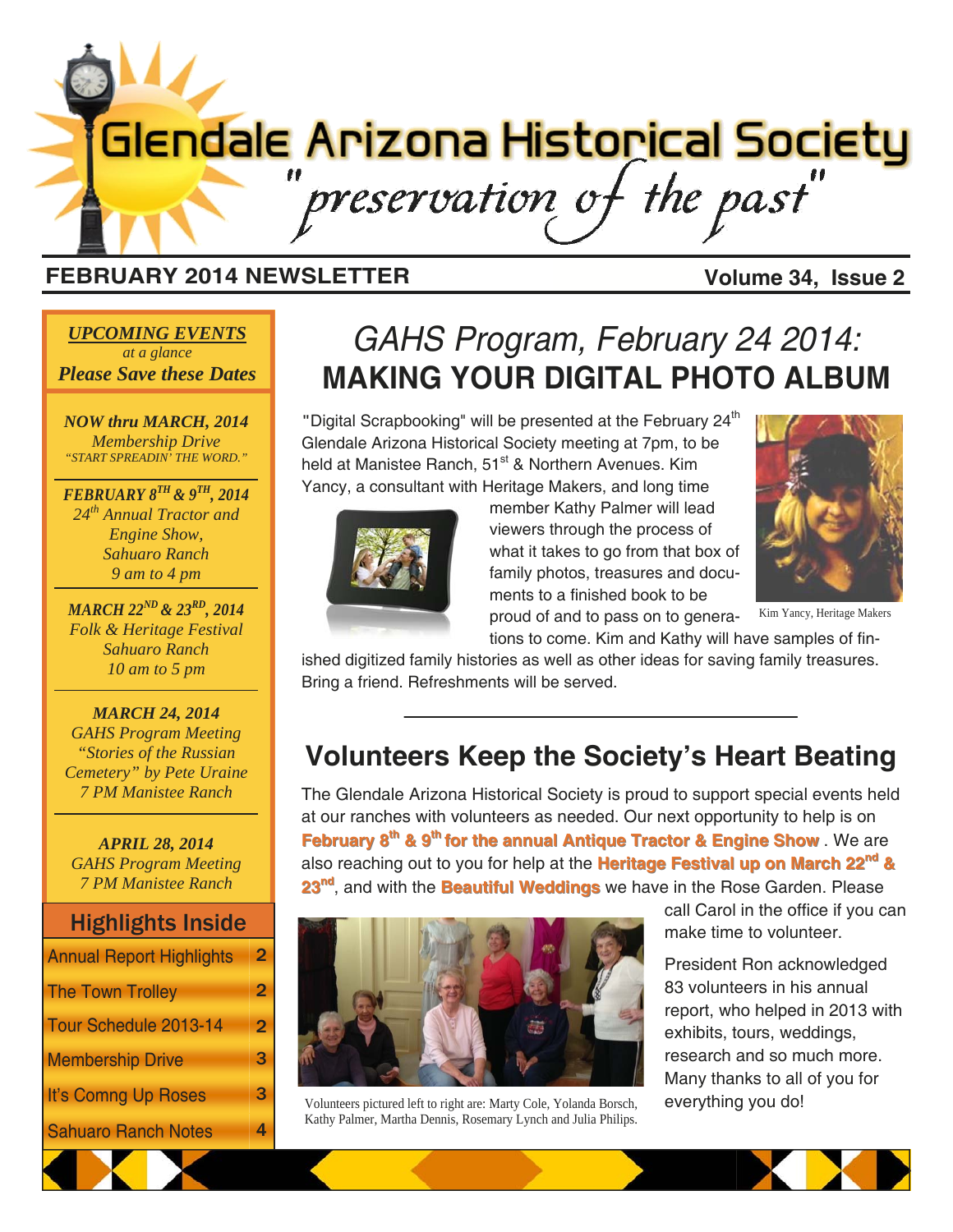## **President's Message**

## **Highlights: 2013 Annual Report Glendale Arizona Historical Society**



Ron Short, President Board of Directors

GAHS President Ron Short is resting at home after a very serious surgical procedure, and will be returning to service as his health allows. Our thoughts and prayers are with him, and we wish him a speedy recovery.

Meanwhile, President Ron provided us with the Glendale Arizona Historical Society Annual Report for 2013, and asked that we include highlights from it in this issue.

Ron reported that, in keeping with the Society mission to promote the past during 2013, we published eight newsletters, which were distributed to members, friends, officials and businesses throughout the community. We also held four monthly program meetings and four membership socials.

The Society created scores of educational exhibits and provided many hours of educational tours at both Sahuaro and Manistee Ranches. Tours were also conducted at other historical locations in Glendale. In conjunction with the Arizona Republic, the Society began producing an on-going column to be printed monthly. It will feature historical photos and articles about Glendale.

Preservation goals were met in 2013 as our Accessions Committee continued to seek out donations of Glendale's historic documents and artifacts. The Oral Histories program recorded personal interviews with long-time residents, who recall and share past stories and experiences. More than 10,000 photos have been digitized, thanks to the Society's Photo Digitalization Project.

To meet the Society's strategic goals established in February of 2013, Ron reported that the Society created a membership and marketing committee, launched efforts to increase volunteerism, created a new brand and logo for our Society, expanded our public outreach options, broadened our funding resources, and strengthened our commitment to historic research.

President Ron concluded his report with statistical data about the number of tours and exhibits conducted during 2013, a financial report showing that the Society finished the year in the black, with a balance carried forward of more than \$3,000 in net revenue.

He closed by extending his sincere thanks to the Board of Directors and Committee Chairs, to Carol who works in the office, to the City of Glendale for its support in so many ways, and to the members, donors and sponsors who made the work we do possible.



The Guest House at Sahuaro Ranch is conducting its scheduled public tours between **1:00 pm**  and **3:30 pm** each **Sunday Afternoon** *(the last tour begins at 3:00 pm).* 

The tour schedule for Manistee Ranch is: The first and third Saturdays of each month with just a couple of exceptions. Following is the remainder of this season's schedule:

| <b>February 15, 2014</b>        |
|---------------------------------|
| <b>March 1 and 15, 2014</b>     |
| <b>April 5 and 19, 2014</b>     |
| Season Tour Finale: May 3, 2014 |

Tour hours for the scheduled tours at Manistee Ranch are from Noon to 4:00 pm *(the last tour begins at 3:00 pm).* Group tours of 8 or more are by appointment; call 623-435-0072. Tour fees are: Adults - \$5, Seniors - \$4, Children ages 6 to 16 - \$1. Glendale Arizona Historical Society members are free. All schedules are subject to change.



The clang of the Glendale Town Trolley bell could be heard throughout the streets of downtown Glendale in the 1990s. In 1992, the City awarded a \$14,000 grant to the Downtown Development Corporation to build a trolley, which transported tourists between Old Towne and the Catlin Court shopping districts. The late Roger Savage, the trolley driver, designed many of Glendale's architectural features. His sister, Lani Savage, donated the beautiful replica that Roger crafted, his driver's vest, and the commemorative shirts to the GAHS, which are on display at the Sahuaro Ranch Guest House.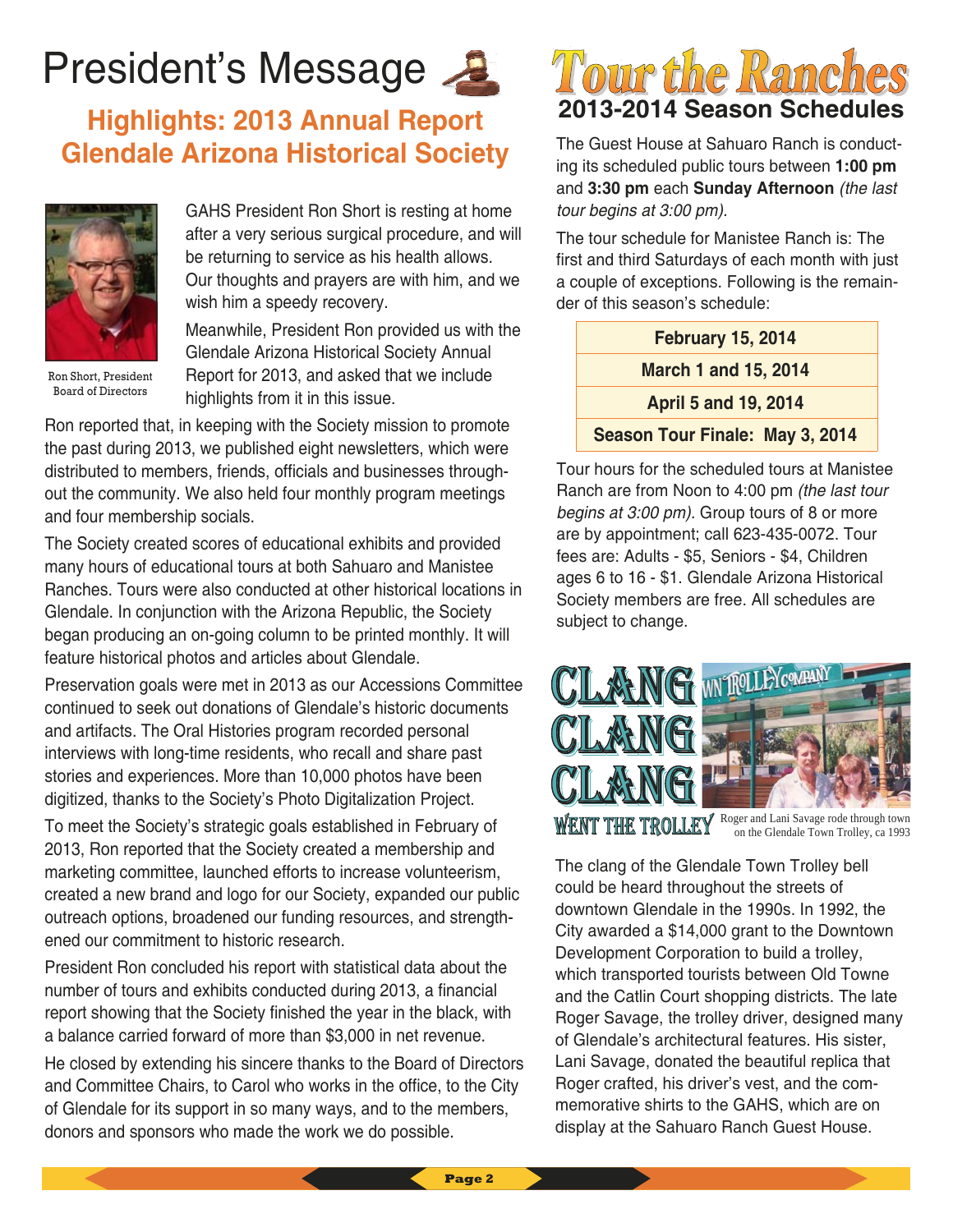## **IT'S COMING UP ROSES AT SAHUARO RANCH PARK ROSE GARDEN**

by Laura Hirsch

What a beautiful sunshiny day it was on Saturday January  $4<sup>th</sup>$ , 2014. The Rose Society of Glendale along with the City of Glendale Parks and Recreation Department put on their annual rose pruning event: IT'S COMING UP ROSES!

This annual event has been put on in the past by the Rose Society of Glendale, but this year was the first year to include the City of Glendale and the newly formed group "The Deadheads". By having this pruning event, the SRP rose garden starts fresh for the New Year. By late March, early April, the rose garden will be "Coming up Roses" !!

Prior to the event Tyler Francis, of Francis Roses, and his crew donated and planted 283 bare root rose bushes. The rest of the empty spots were filled during the pruning event with additional rose bushes donated by Francis Roses and purchased at Berridge Nursery with grant funding provided by the Glendale Civic Pride Ambassadors.

The Mayor of Glendale, Jerry Weiers, and Councilmember Gary Sherwood were on hand to say

## **Membership Drive Going Strong! Membership Drive Going Strong!**

The GAHS Winter Membership Drive is now in full swing, and we've done very well so far...5 new members this month, 61 renewals and two new life memberships. Still, each of us needs to open our heart and invite just one member to join. And...our membership drive is really fun, Here's what you could win:

- **Prizes for Bringing in Members**
- **Prizes for the New Members**
- **Grand Prize for the Most New Members**
- **New Member Appreciation Celebration**

So keep up the good work. If you haven't already invited a friend to join, do it now. If you haven't had a chance to renew your membership, do that now too. Your Society needs your help!

#### *Gary Hirsch, Membership Chairman*



Laura Hirsch, Rose Society of Glendale Chairman and Gary Hirsch, GAHS Membership Chairman, at the Sahuaro Ranch Rose Garden where some of Glendale's most beautiful weddings are held.

a few words and present rose wood plaques and certificates of appreciation. The Mayor and his wife, Sandy, also helped with pruning rose bushes! The Rose Society of Glendale gave hands-on demonstrations on how to prune and plant the rose bushes and gave seminars on rose care.

There were several informational booths that included the GAHS; Sahuaro Ranch Park Historic Area; The Rose Society



Mayor Jerry Weiers presents a Rosewood Plaque and certificate of appreciation to Glendale Rose Donor Tyler Francis



Dedicated Rose Society members and caring guests helped prune roses at Glendale's Annual Rose Pruning event held at Sahuaro Ranch on Saturday, January 4, 2014

of Glendale; Glendale Water Conservation Department and the West Valley Master Gardeners.

This is an IMPORTANT annual event for GAHS! Without the beautiful rose garden, there would be no reason to have weddings held at the park, therefore no Wedding Belle/ Beau income revenue for the GAHS. For further information on this annual event and pruning dates throughout the year, please call Laura Hirsch at: 602 920-1697 or email her at: laurahirsch27@gmail.com